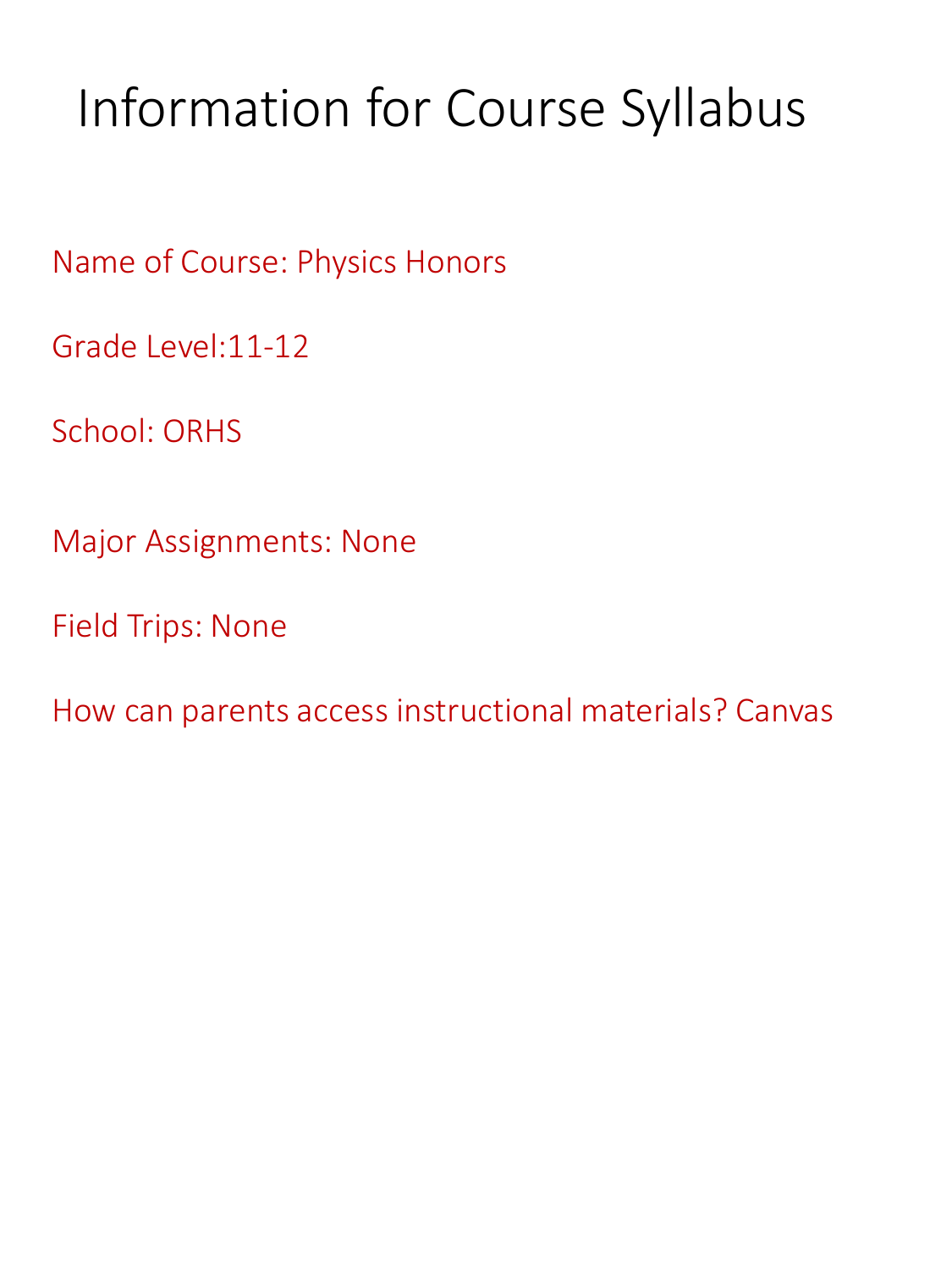#### **Term 1**

**Dynamics**

**PHYS.PS2.1** Investigate and evaluate the graphical and mathematical relationship (using either manual graphing or computers) of one-dimensional kinematic parameters (distance, displacement, speed, velocity, acceleration) with respect to an object's position, direction of motion, and time.

**PHYS.PS2.2** Algebraically solve problems involving constant velocity and constant acceleration in one-dimension.

**PHYS.PS2.4** Use free-body diagrams to illustrate the contact and non-contact forces acting on an object. Use the diagrams in combination with graphical or component-based vector analysis and with Newton's first and second laws to predict the position of the object on which the forces act in a constant net force scenario.

**PHYS.PS2.5** Gather evidence to defend the claim of Newton's first law of motion by explaining the effect that balanced forces have upon objects that are stationary or are moving at constant velocity.

**PHYS.PS2.7** Plan, conduct, and analyze the results of a controlled investigation to explore the validity of Newton's second law of motion in a system subject to a net unbalanced force, Fnet = ma or Fnet =  $\Delta p/\Delta t$ .

**PHYS.PS2.12** Use experimental evidence to demonstrate that air resistance is a velocity dependent drag force that leads to terminal velocity.

**PHYS.PS2.8** Use examples of forces between pairs of objects involving gravitation, electrostatic, friction, and normal forces to explain Newton's third law.

| $\vec{E}$             | ravitation | PHYS.PS2.3 Algebraically solve problems involving arc length, angular velocity, and<br>angular acceleration. Relate quantities to tangential magnitudes of translational motion.                                                      |
|-----------------------|------------|---------------------------------------------------------------------------------------------------------------------------------------------------------------------------------------------------------------------------------------|
| Circul                | 0)         | PHYS.PS2.14 Plan and conduct an investigation to provide evidence that a constant force<br>perpendicular to an object's motion is required for uniform circular motion ( $F = m v2 / r$ ).                                            |
|                       |            | PHYS.PS2.8 Use examples of forces between pairs of objects involving gravitation,<br>electrostatic, friction, and normal forces to explain Newton's third law.                                                                        |
| Uniform<br>Motion and |            | <b>PHYS.PS2.9</b> Use Newton's law of universal gravitation, $F = G(m_1m_2/r^2)$ , to calculate the<br>gravitational forces, mass, or distance separating two objects with mass, given the<br>information about the other quantities. |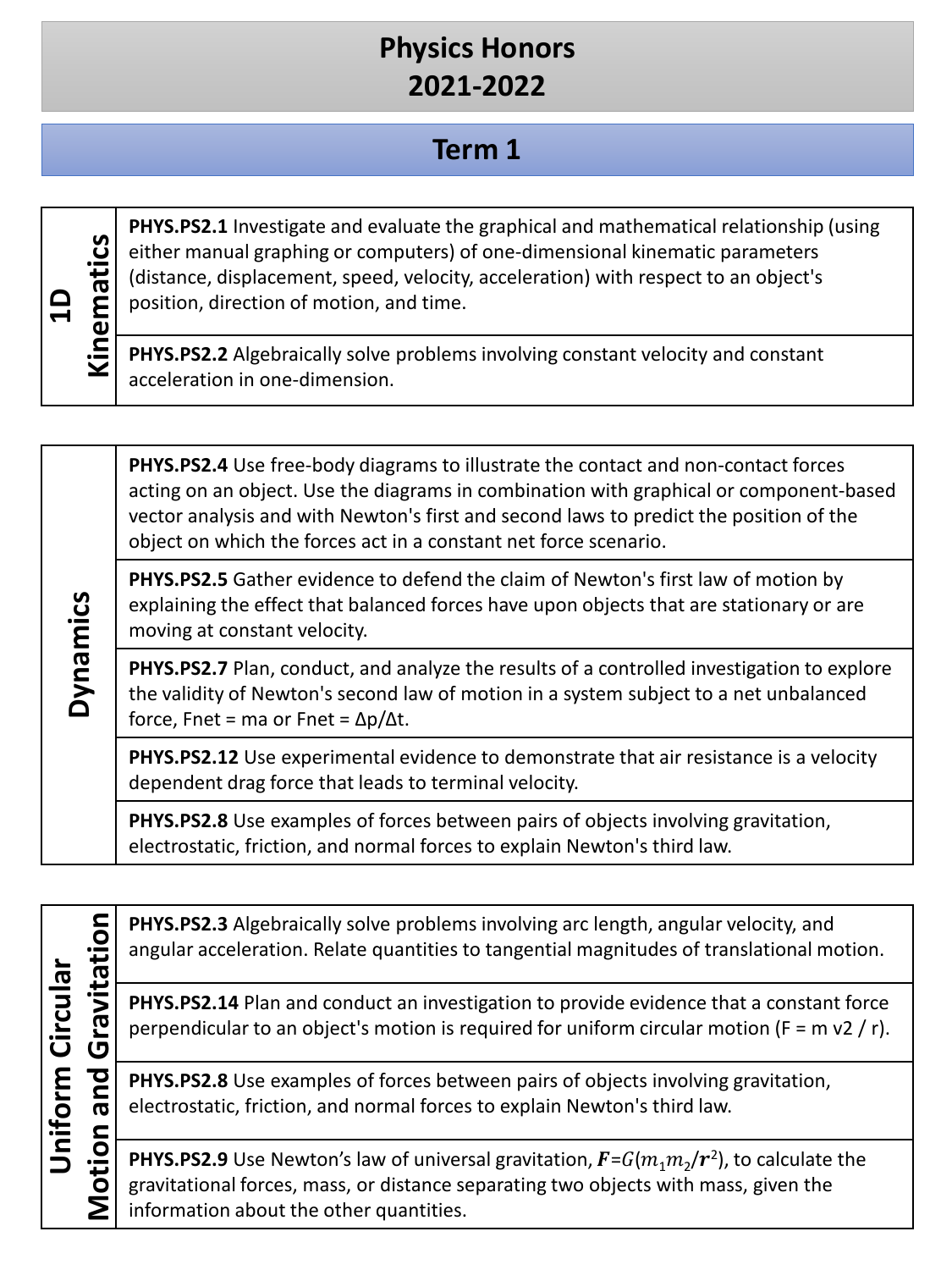#### **Term 1**

**PHYS.PS3.1** Identify and calculate different types of energy and their transformations (thermal, kinetic, potential, including magnetic and electrical potential energies) from one form to another in a system.

**PHYS.PS3.3** Use the principle of energy conservation and mathematical representations to quantify the change in energy of one component of a system when the energy that flows in and out of the system and the change in energy of the other components is known.

**PHYS.PS3.6** Define power and solve problems involving the rate of energy production or consumption ( $P = \Delta E/\Delta t$ ). Explain and predict changes in power consumption based on changes in energy demand or elapsed time. Investigate power consumption and power production systems in common use.

**PHYS.PS3.14** Recognize and communicate information about energy efficiency and/or inefficiency of machines used in everyday life.

**PHYS.PS3.15** Compare and contrast the process, design, and performance of numerous next-generation energy sources (hydropower, wind power, solar power, geothermal power, biomass power, etc.).

**PHYS.PS2.6** Using experimental evidence and investigations, determine that Newton's second law of motion defines force as a change in momentum,  $F = \Delta p / \Delta t$ .

**PHYS.PS2.11** Develop and apply the impulse-momentum theorem along with scientific and engineering ideas to design, evaluate, and refine a device that minimizes the force on an object during a collision (e.g., helmet, seatbelt, parachute).

**PHYS.PS3.4** Assess the validity of the law of conservation of linear momentum (p=mv) by planning and constructing a controlled scientific investigation involving two objects moving in one-dimension.

# Work and Energy **Work and Energy**

**Momentum**

Momentum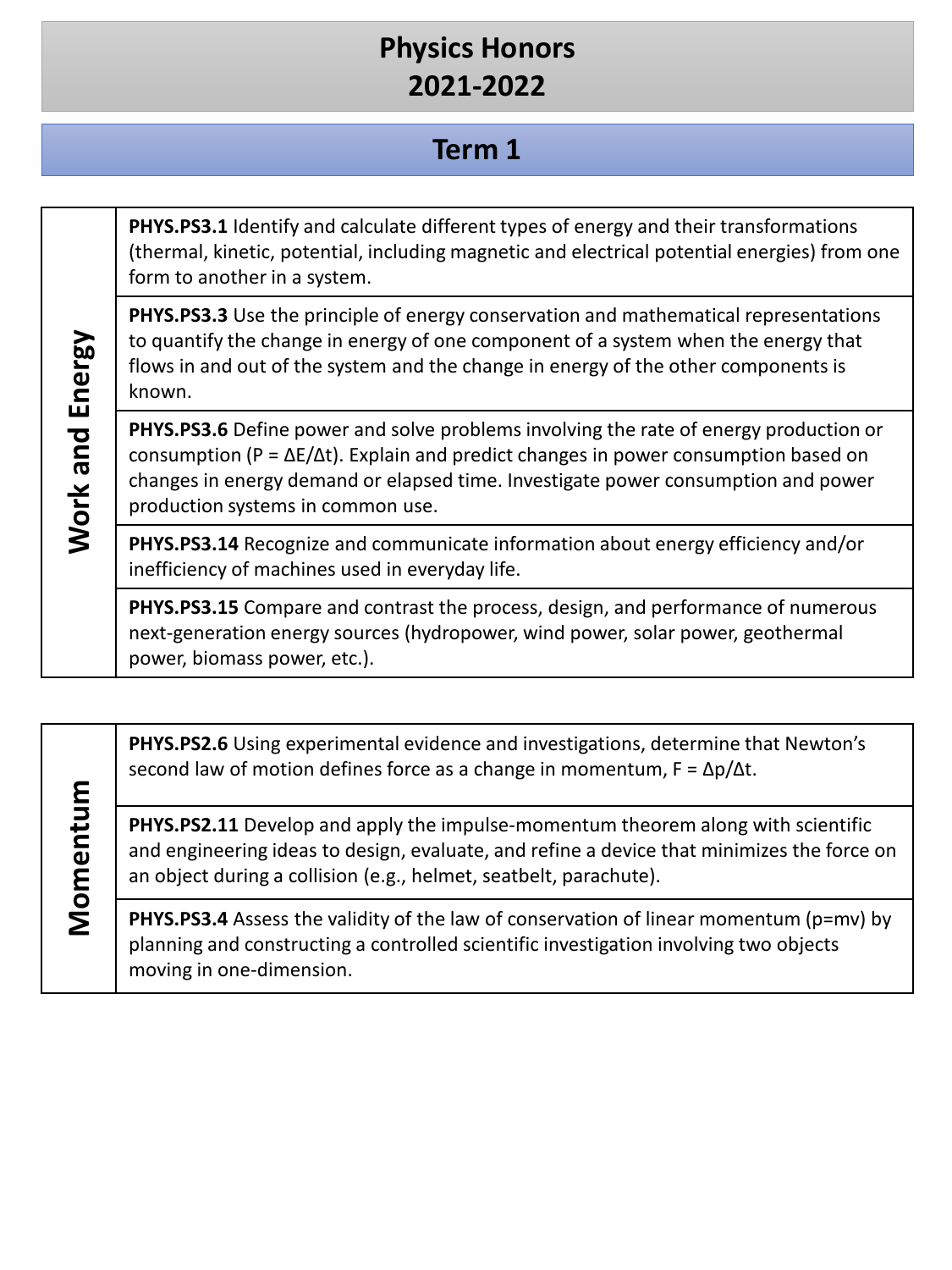### **Term 2**

**PHYS.PS2.10** Describe and mathematically determine the electrostatic interaction between electrically charged particles using Coulomb's law,  $\mathbf{F}_e = k_e(q_1q_2/r^2)$ . Compare and contrast Coulomb's law and gravitational force, notably with respect to distance.

**PHYS.PS2.8** Use examples of forces between pairs of objects involving gravitation, electrostatic, friction, and normal forces to explain Newton's third law.

**PHYS.PS3.8** Communicate scientific ideas to describe how forces at a distance are explained by fields (gravitational, electric, and magnetic) permeating space. Explain how energy is contained within the field and how the energy changes when the objects generating and interacting with the field change their relative positions.

**PHYS.PS3.9** Describe, compare, and diagrammatically represent both electric and magnetic fields. Qualitatively predict the motion of a charged particle in each type of field, but avoid situations where the two types of fields are combined in the same region of space. Restrict magnetic fields to those that are parallel or perpendicular to the path of a charged particle.

**PHYS.PS3.11** Investigate Ohm's law (I=V/R) by conducting an experiment to determine the relationships between current and voltage, current and resistance, and voltage and resistance.

**PHYS.PS3.10** Develop a model of a resistor circuit or capacitor circuit and use it to illustrate the behavior of electrons, electrical charge, and energy transfer.

**PHYS.PS3.12** Apply the law of conservation of energy and charge to assess the validity of Kirchhoff's loop and junction rules when algebraically solving problems involving multiloop circuits.

**PHYS.PS3.13** Predict the energy stored by a capacitor and how charge flows among capacitors connected in series or parallel.

Magnetism **Magnetism**

**Current and Circuits**

Current and Circuits

**PHYS.PS3.8** Communicate scientific ideas to describe how forces at a distance are explained by fields (gravitational, electric, and magnetic) permeating space. Explain how energy is contained within the field and how the energy changes when the objects generating and interacting with the field change their relative positions.

**PHYS.PS3.9** Describe, compare, and diagrammatically represent both electric and magnetic fields. Qualitatively predict the motion of a charged particle in each type of field, but avoid situations where the two types of fields are combined in the same region of space. Restrict magnetic fields to those that are parallel or perpendicular to the path of a charged particle.

Electrostatics **Electrostatics**